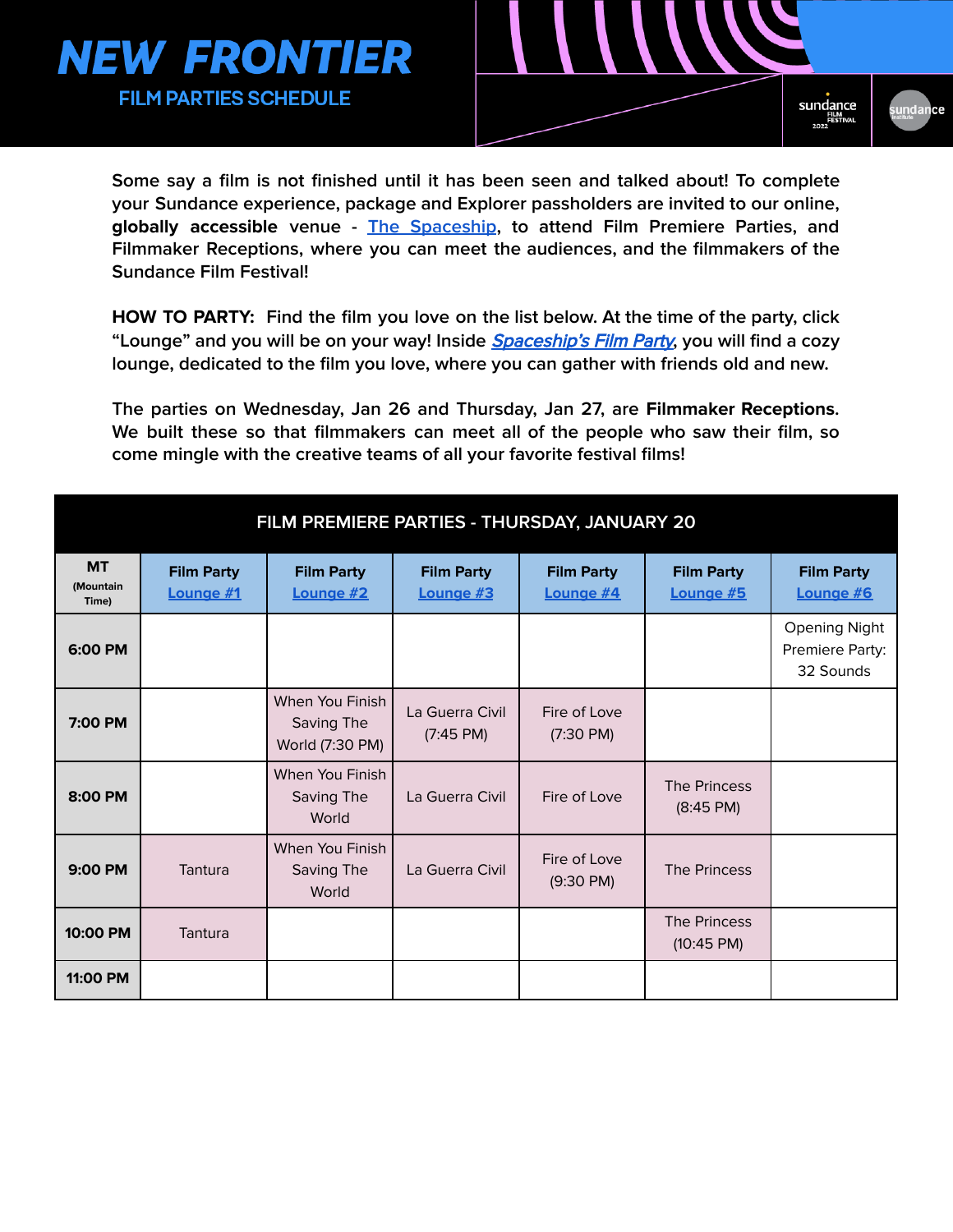

| FILM PREMIERE PARTIES - FRIDAY, JANUARY 21 |                                        |                                                                       |                                |                                |                                   |                                |  |
|--------------------------------------------|----------------------------------------|-----------------------------------------------------------------------|--------------------------------|--------------------------------|-----------------------------------|--------------------------------|--|
| <b>MT</b><br>(Mountain<br>Time)            | <b>Film Party</b><br>Lounge #1         | <b>Film Party</b><br>Lounge #2                                        | <b>Film Party</b><br>Lounge #3 | <b>Film Party</b><br>Lounge #4 | <b>Film Party</b><br>Lounge #5    | <b>Film Party</b><br>Lounge #6 |  |
| 11:00 AM                                   |                                        |                                                                       |                                |                                |                                   |                                |  |
| 12:00 PM                                   |                                        |                                                                       |                                |                                |                                   |                                |  |
| 1:00 PM                                    |                                        |                                                                       |                                | 892<br>$(1:30 \text{ PM})$     |                                   |                                |  |
| 2:00 PM                                    | <b>KLONDIKE</b><br>$(2:30 \text{ PM})$ | Living<br>$(2:00 \text{ PM})$                                         | <b>After Yang</b>              | 892                            | RIOTSVILLE, USA                   |                                |  |
| 3:00 PM                                    | <b>KLONDIKE</b>                        | Living                                                                | <b>After Yang</b>              | 892<br>$(3:30 \text{ PM})$     | <b>RIOTSVILLE, USA</b>            |                                |  |
| 4:00 PM                                    | <b>KLONDIKE</b><br>$(3:30 \text{ PM})$ | DOWNFALL: The<br>Case Against<br>Boeing (4:45 PM)                     |                                |                                |                                   |                                |  |
| 5:00 PM                                    |                                        | DOWNFALL: The<br>Case Against<br><b>Boeing</b>                        | Gentle<br>(5:15 PM)            | We Met in Virtual<br>Reality   | The Exiles<br>$(5:30 \text{ pm})$ |                                |  |
| 6:00 PM                                    |                                        | DOWNFALL: The<br>Case Against<br><b>Boeing</b><br>$(6:45 \text{ PM})$ | Gentle                         | We Met in Virtual<br>Reality   | The Exiles                        |                                |  |
| 7:00 PM                                    |                                        |                                                                       | Gentle<br>(7:15 PM)            |                                | The Exiles<br>$(7:30 \text{ PM})$ |                                |  |
| 8:00 PM                                    | Call Jane<br>$(8:15$ PM)               | Nothing<br>Compares<br>(8:15 PM)                                      | Mija<br>$(8:15$ PM)            | <b>Master</b><br>(8:30 P M)    |                                   |                                |  |
| 9:00 PM                                    | Call Jane                              | Nothing<br>Compares                                                   | Mija                           | Master                         |                                   |                                |  |
| 10:00 PM                                   | Call Jane<br>$(10:15 \text{ PM})$      | Nothing<br>Compares<br>$(10:15 \text{ PM})$                           | Mija<br>$(10:15 \text{ PM})$   | Master<br>$(10:30 \text{ PM})$ |                                   |                                |  |
| 11:00 PM                                   |                                        |                                                                       |                                |                                |                                   |                                |  |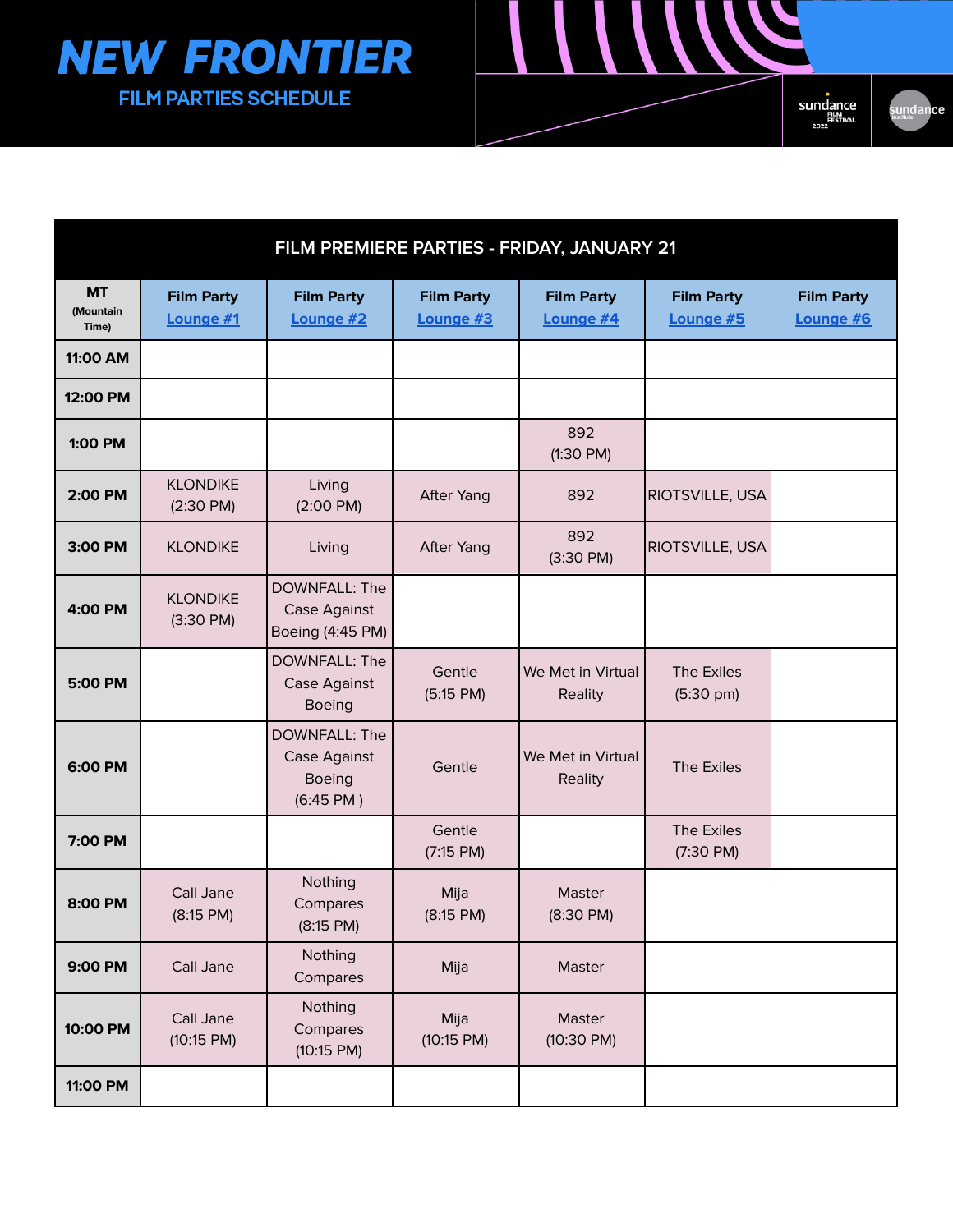

| FILM PREMIERE PARTIES - SATURDAY, JANUARY 22 |                                              |                                                |                                                              |                                                        |                                            |                                |
|----------------------------------------------|----------------------------------------------|------------------------------------------------|--------------------------------------------------------------|--------------------------------------------------------|--------------------------------------------|--------------------------------|
| <b>MT</b><br>(Mountain<br>Time)              | <b>Film Party</b><br>Lounge #1               | <b>Film Party</b><br>Lounge #2                 | <b>Film Party</b><br>Lounge #3                               | <b>Film Party</b><br>Lounge #4                         | <b>Film Party</b><br>Lounge #5             | <b>Film Party</b><br>Lounge #6 |
| 11:00 AM                                     |                                              |                                                |                                                              |                                                        | Maika<br>(11:15 AM)                        |                                |
| 12:00 PM                                     |                                              |                                                |                                                              |                                                        | Maika                                      |                                |
| 1:00 PM                                      | <b>Calendar Girls</b><br>(1:45 PM)           |                                                |                                                              |                                                        | Maika<br>(1:15 PM)                         |                                |
| 2:00 PM                                      | <b>Calendar Girls</b>                        | Brainwashed:<br>Sex-Camera-Pow<br>er (2:30 pm) | We Need To Talk<br><b>About Cosby</b><br>$(2:30 \text{ PM})$ | Descendant                                             | Nanny                                      |                                |
| 3:00 PM                                      | <b>Calendar Girls</b><br>$(3:45 \text{ PM})$ | Brainwashed:<br>Sex-Camera-Pow<br>er           | We Need To Talk<br><b>About Cosby</b>                        | Descendant                                             | Nanny                                      |                                |
| 4:00 PM                                      | <b>Framing Agnes</b><br>$(4:15$ PM)          | Brainwashed:<br>Sex-Camera-Pow<br>er (4:30 pm) | We Need To Talk<br><b>About Cosby</b><br>$(4:30 \text{ PM})$ |                                                        |                                            |                                |
| 5:00 PM                                      | <b>Framing Agnes</b>                         | Utama                                          | The Cathedral<br>$(5:30 \text{ PM})$                         | Good Luck to<br>You, Leo Grande<br>$(5:15 \text{ pm})$ | 2nd Chance                                 |                                |
| 6:00 PM                                      | <b>Framing Agnes</b><br>(6:15 PM)            | Utama                                          | <b>The Cathedral</b>                                         | Good Luck to<br>You, Leo Grande                        | 2nd Chance                                 |                                |
| 7:00 PM                                      | Summering                                    |                                                | <b>The Cathedral</b><br>$(7:30 \text{ PM})$                  | Good Luck to<br>You, Leo Grande<br>(7:15 PM)           |                                            |                                |
| 8:00 PM                                      | Summering                                    | <b>Jihad Rehab</b>                             | Dual                                                         | The Territory                                          | <b>Sharp Stick</b><br>$(8:30 \text{ pm})$  |                                |
| 9:00 PM                                      |                                              | Jihad Rehab                                    | Dual                                                         | The Territory                                          | <b>Sharp Stick</b>                         |                                |
| 10:00 PM                                     | Resurrection                                 |                                                |                                                              |                                                        | <b>Sharp Stick</b><br>$(10:30 \text{ PM})$ |                                |
| 11:00 PM                                     | Resurrection                                 |                                                |                                                              |                                                        |                                            |                                |

sundance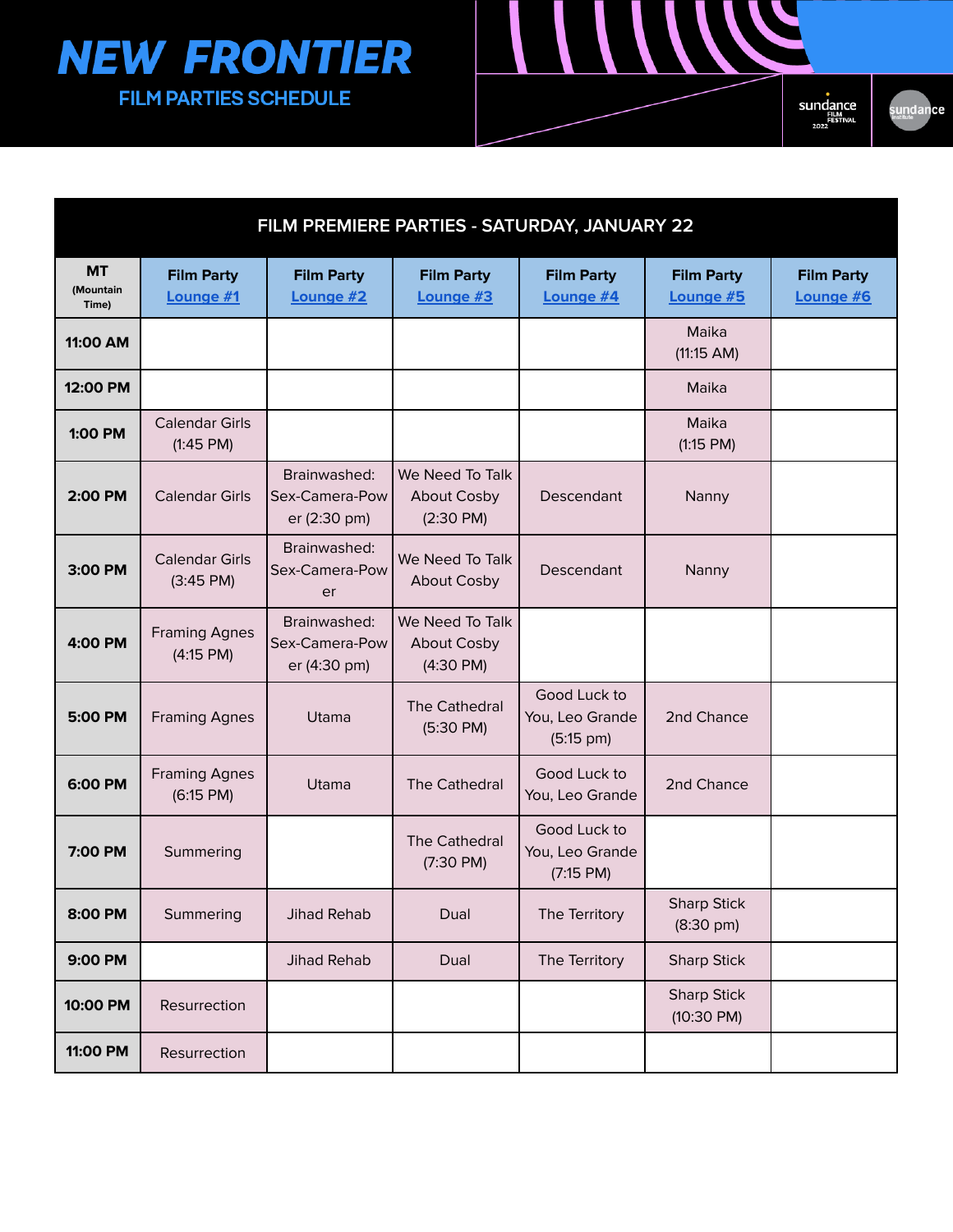



| FILM PREMIERE PARTIES - SUNDAY, JANUARY 23 |                                                 |                                                     |                                   |                                   |                                                              |                                |  |
|--------------------------------------------|-------------------------------------------------|-----------------------------------------------------|-----------------------------------|-----------------------------------|--------------------------------------------------------------|--------------------------------|--|
| <b>MT</b><br>(Mountain<br>Time)            | <b>Film Party</b><br>Lounge #1                  | <b>Film Party</b><br>Lounge #2                      | <b>Film Party</b><br>Lounge #3    | <b>Film Party</b><br>Lounge #4    | <b>Film Party</b><br>Lounge #5                               | <b>Film Party</b><br>Lounge #6 |  |
| 11:00 AM                                   |                                                 |                                                     |                                   |                                   |                                                              |                                |  |
| 12:00 PM                                   |                                                 |                                                     |                                   |                                   |                                                              |                                |  |
| 1:00 PM                                    |                                                 | A House Made of<br>Splinters<br>$(1:30$ PM $)$      |                                   |                                   | Brian and<br>Charles                                         |                                |  |
| 2:00 PM                                    | Something In<br>The Dirt<br>$(2:30 \text{ PM})$ | A House Made of<br>Splinters                        | To the End<br>(2:15 PM)           | Honk For Jesus.<br>Save Your Soul | <b>Brian and</b><br>Charles                                  |                                |  |
| 3:00 PM                                    | Something In<br>The Dirt                        | A House Made of<br>Splinters<br>$(3:30 \text{ PM})$ | To the End                        | Honk For Jesus.<br>Save Your Soul | <b>NEPTUNE</b><br><b>FROST</b>                               |                                |  |
| 4:00 PM                                    | Something In<br>The Dirt<br>$(4:30 \text{ PM})$ | <b>Sirens</b>                                       | To the End<br>(4:15 PM)           |                                   | <b>NEPTUNE</b><br><b>FROST</b>                               |                                |  |
| 5:00 PM                                    |                                                 | <b>Sirens</b>                                       | Aftershock<br>$(5:45 \text{ PM})$ |                                   | Cha Cha Real<br>Smooth                                       |                                |  |
| 6:00 PM                                    |                                                 |                                                     | Aftershock                        |                                   | Cha Cha Real<br>Smooth                                       |                                |  |
| 7:00 PM                                    |                                                 | Every Day In<br>Kaimukī                             | Aftershock<br>$(7:45 \text{ PM})$ |                                   |                                                              |                                |  |
| 8:00 PM                                    | jeen-yuhs: A<br>Kanye Trilogy                   | Every Day In<br>Kaimukī                             |                                   | Alice<br>$(8:15$ PM)              | The Cow Who<br>Sang A Song Into<br>The Future<br>$(8:15$ PM) |                                |  |
| 9:00 PM                                    | jeen-yuhs: A<br>Kanye Trilogy                   | <b>Phoenix Rising</b><br>$(9:30 \text{ PM})$        |                                   | Alice                             | The Cow Who<br>Sang A Song Into<br>The Future                | TIKTOK, Boom.                  |  |
| 10:00 PM                                   |                                                 | <b>Phoenix Rising</b>                               |                                   | Alice<br>$(10:15 \text{ PM})$     |                                                              | TIKTOK, Boom.                  |  |
| 11:00 PM                                   |                                                 | <b>Phoenix Rising</b><br>(11:30)                    |                                   |                                   |                                                              |                                |  |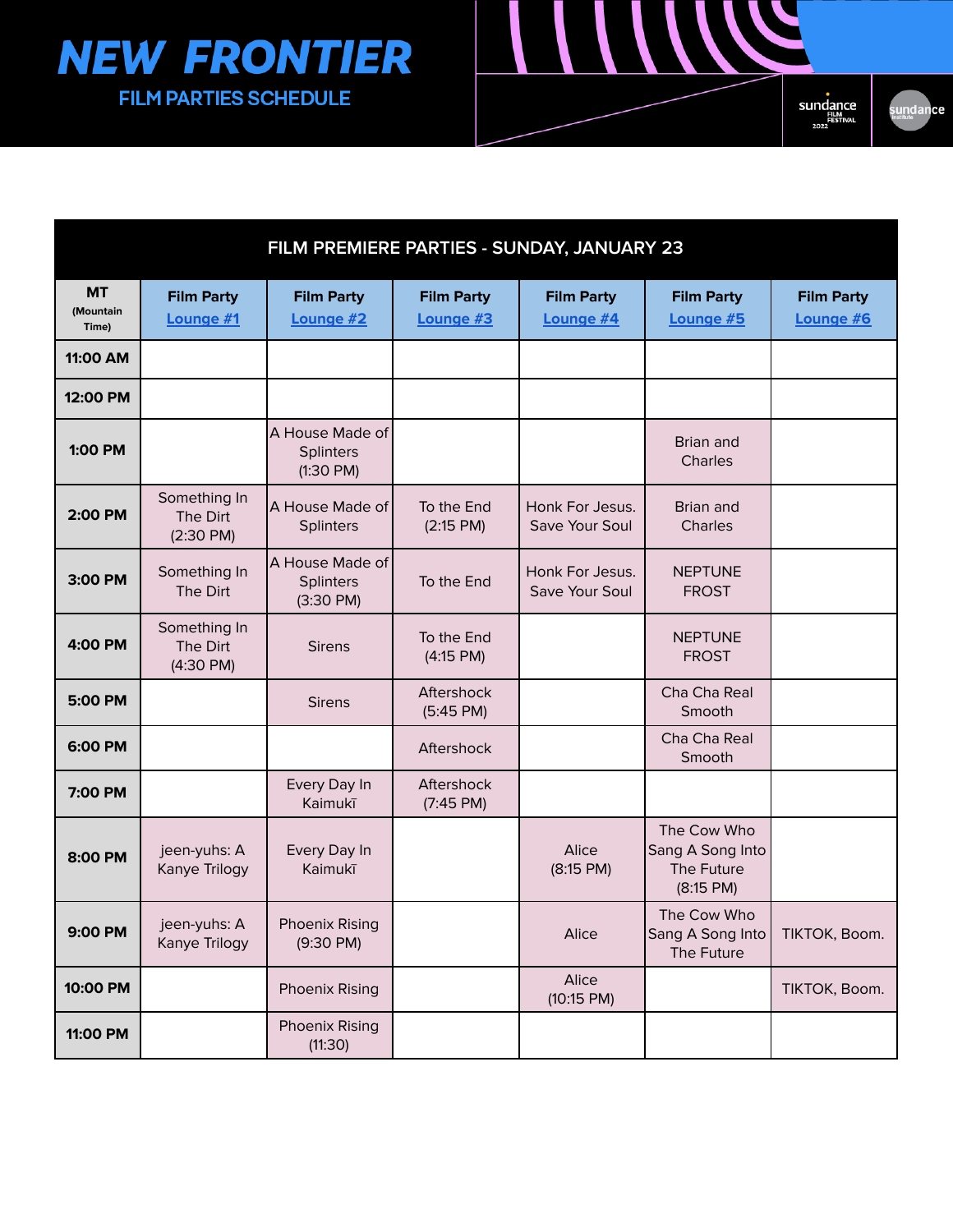

sundance

| FILM PREMIERE PARTIES - MONDAY, JANUARY 24 |                                                                              |                                                |                                |                                                                  |                                                             |                                |  |
|--------------------------------------------|------------------------------------------------------------------------------|------------------------------------------------|--------------------------------|------------------------------------------------------------------|-------------------------------------------------------------|--------------------------------|--|
| <b>MT</b><br>(Mountain<br>Time)            | <b>Film Party</b><br>Lounge #1                                               | <b>Film Party</b><br>Lounge #2                 | <b>Film Party</b><br>Lounge #3 | <b>Film Party</b><br>Lounge #4                                   | <b>Film Party</b><br>Lounge #5                              | <b>Film Party</b><br>Lounge #6 |  |
| 11:00 AM                                   |                                                                              | Three Minutes -<br>A Lengthening               |                                |                                                                  |                                                             |                                |  |
| 12:00 PM                                   |                                                                              | Three Minutes -<br>A Lengthening               |                                |                                                                  |                                                             |                                |  |
| 1:00 PM                                    |                                                                              |                                                | <b>Midwives</b>                | I Didn't See You<br>There (1:30 PM)                              |                                                             |                                |  |
| 2:00 PM                                    |                                                                              | Dos Estaciones                                 | Midwives                       | I Didn't See You<br><b>There</b>                                 | Palm Trees and<br><b>Power Lines</b><br>$(2:30 \text{ PM})$ |                                |  |
| 3:00 PM                                    |                                                                              | Dos Estaciones                                 |                                | I Didn't See You<br>There (3:30 PM)                              | Palm Trees and<br><b>Power Lines</b>                        |                                |  |
| 4:00 PM                                    |                                                                              | AM I OK?                                       | The Mission                    | <b>Girl Picture</b><br>$(4:45 \text{ PM})$                       | Palm Trees and<br><b>Power Lines</b><br>$(4:30 \text{ PM})$ | Premiere Party:<br>Cosmogony   |  |
| 5:00 PM                                    | blood<br>$(5:30 \text{ PM})$                                                 | AM I OK?                                       | The Mission                    | <b>Girl Picture</b>                                              | Emily the<br>Criminal<br>$(5:30 \text{ PM})$                |                                |  |
| 6:00 PM                                    | blood                                                                        |                                                |                                | <b>Girl Picture</b><br>$(6:45 \text{ PM})$                       | Emily the<br>Criminal                                       |                                |  |
| 7:00 PM                                    | The American<br>Dream and Other<br><b>Fairy Tales</b><br>$(7:30 \text{ PM})$ | <b>LAST FLIGHT</b><br><b>HOME</b><br>(7:15 PM) |                                | <b>Just Another Girl</b><br>on the I.R.T.<br>$(7:30 \text{ PM})$ | Emily the<br>Criminal<br>$(7:30 \text{ PM})$                |                                |  |
| 8:00 PM                                    | The American<br>Dream and Other<br><b>Fairy Tales</b>                        | <b>LAST FLIGHT</b><br><b>HOME</b>              | The Janes                      | <b>Just Another Girl</b><br>on the I.R.T.                        |                                                             |                                |  |
| 9:00 PM                                    | The American<br>Dream and Other<br><b>Fairy Tales</b><br>$(9:30 \text{ PM})$ | <b>LAST FLIGHT</b><br><b>HOME</b><br>(9:15 PM) | The Janes                      | Just Another Girl<br>on the I.R.T.<br>(9:30 P M)                 |                                                             |                                |  |
| 10:00 PM                                   |                                                                              |                                                |                                |                                                                  |                                                             |                                |  |
| 11:00 PM                                   |                                                                              |                                                |                                |                                                                  |                                                             |                                |  |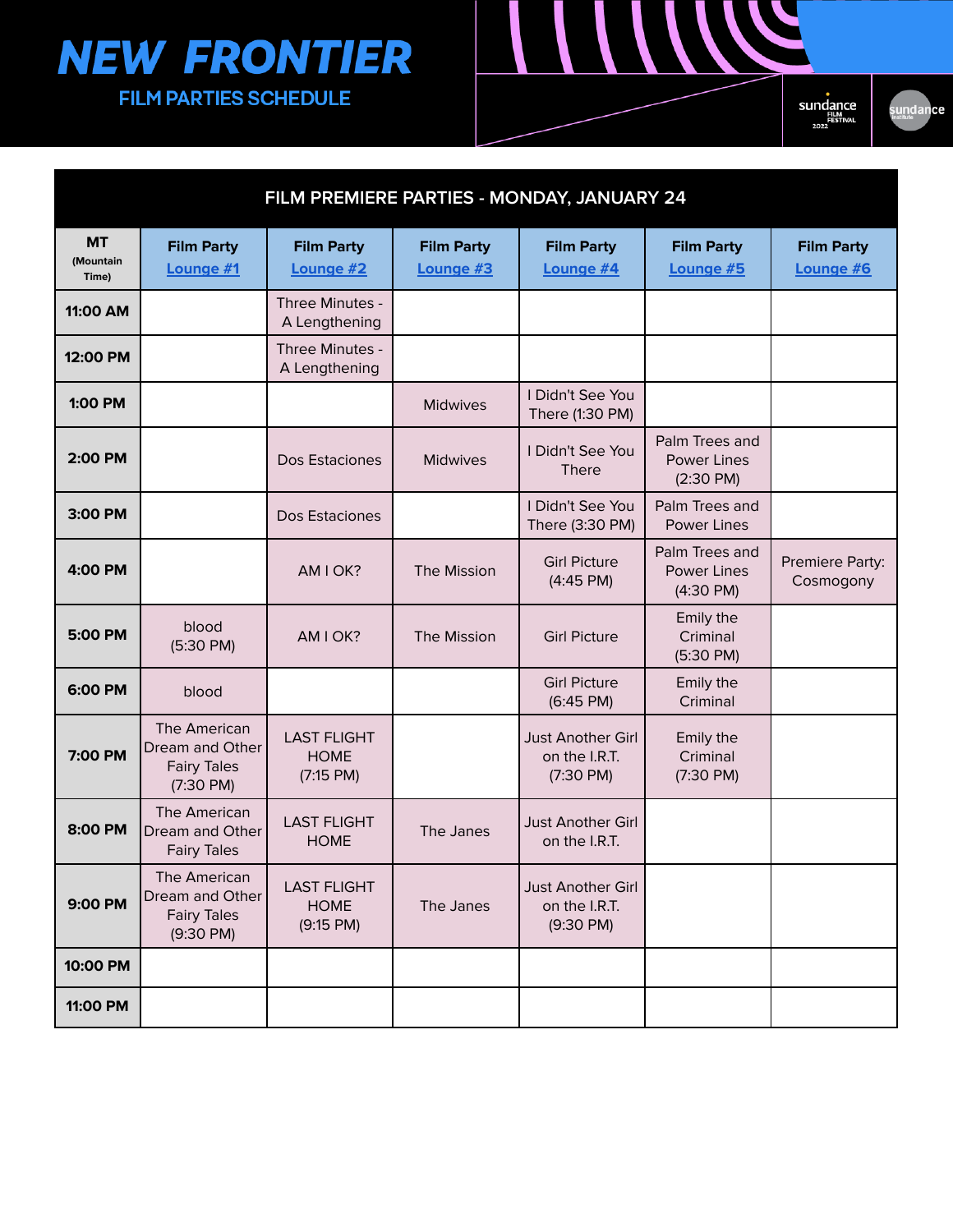| FILM PREMIERE PARTIES - TUESDAY, JANUARY 25 |                                |                                |                                     |                                |                                |                                |  |
|---------------------------------------------|--------------------------------|--------------------------------|-------------------------------------|--------------------------------|--------------------------------|--------------------------------|--|
| <b>MT</b><br>(Mountain<br>Time)             | <b>Film Party</b><br>Lounge #1 | <b>Film Party</b><br>Lounge #2 | <b>Film Party</b><br>Lounge #3      | <b>Film Party</b><br>Lounge #4 | <b>Film Party</b><br>Lounge #5 | <b>Film Party</b><br>Lounge #6 |  |
| 11:00 AM                                    | Speak No Evil                  | Piggy                          | Watcher                             | My Old School                  | Hatching                       |                                |  |
| 12:00 PM                                    | Speak No Evil                  | Piggy                          | Watcher                             | My Old School                  | Hatching                       |                                |  |
| 1:00 PM                                     | Happening                      | Meet Me In The<br>Bathroom     | The Worst<br>Person in The<br>World | Marte Um (Mars<br>One)         | You Won't Be<br>Alone          |                                |  |
| 2:00 PM                                     | Happening                      | Meet Me In The<br>Bathroom     | The Worst<br>Person in The<br>World | Marte Um (Mars<br>One)         | You Won't Be<br>Alone          |                                |  |
| 3:00 PM                                     |                                |                                |                                     |                                |                                |                                |  |
| 4:00 PM                                     |                                |                                | <b>SHORTS PARTY</b>                 |                                |                                |                                |  |
| 5:00 PM                                     |                                |                                |                                     |                                |                                |                                |  |
| 6:00 PM                                     |                                | <b>INDIE EPISODIC PARTY</b>    |                                     |                                | A Love Song                    |                                |  |
| 7:00 PM                                     | Free Chol Soo<br>Lee           | Fresh                          | Lucy and Desi                       | God's Country                  | A Love Song                    |                                |  |
| 8:00 PM                                     | Free Chol Soo<br>Lee           | Fresh                          | Lucy and Desi                       | God's Country                  |                                |                                |  |
| 9:00 PM                                     | All That Breathes              | Babysitter                     | Leonor Will<br>Never Die            | Emergency                      |                                |                                |  |
| 10:00 PM                                    | <b>All That Breathes</b>       | Babysitter                     | Leonor Will<br>Never Die            | Emergency                      |                                |                                |  |
| 11:00 PM                                    |                                |                                |                                     |                                |                                |                                |  |

Sundance sundance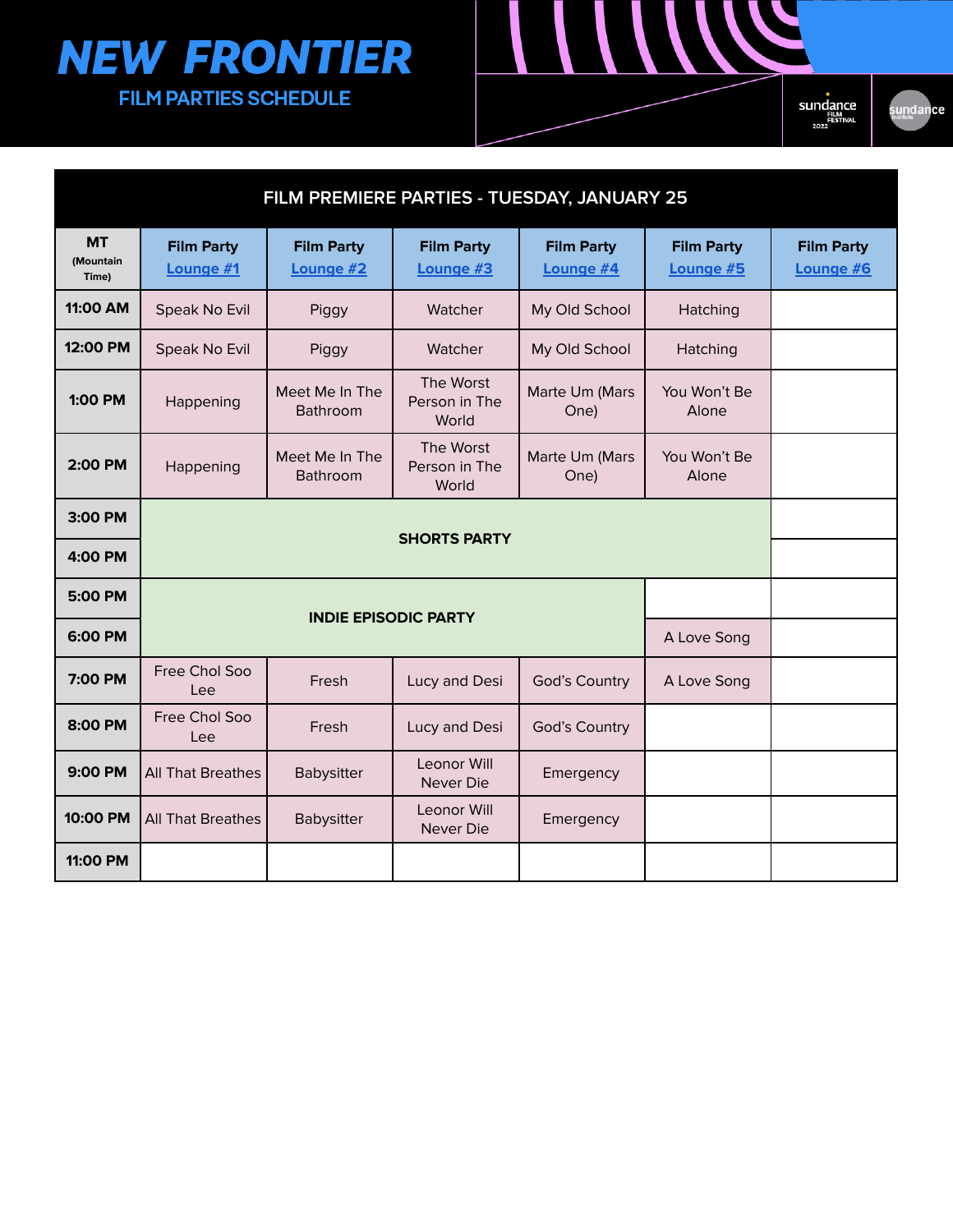Sundance

N

sundance

| FILMMAKER RECEPTIONS - WEDNESDAY, JANUARY 26 |                                |                                     |                                               |                                   |                                           |                                |  |
|----------------------------------------------|--------------------------------|-------------------------------------|-----------------------------------------------|-----------------------------------|-------------------------------------------|--------------------------------|--|
| <b>MT</b><br>(Mountain<br>Time)              | <b>Film Party</b><br>Lounge #1 | <b>Film Party</b><br>Lounge #2      | <b>Film Party</b><br>Lounge #3                | <b>Film Party</b><br>Lounge #4    | <b>Film Party</b><br>Lounge #5            | <b>Film Party</b><br>Lounge #6 |  |
| 11:00 AM                                     | <b>Brian And</b><br>Charles    | Klondike                            |                                               | Watcher                           | Gentle                                    |                                |  |
| 12:00 PM                                     | Marte Um (Mars<br>One)         | You Won't Be<br>Alone               | <b>The Cathedral</b>                          | Living                            | <b>Girl Picture</b>                       |                                |  |
| 1:00 PM                                      |                                | The Worst<br>Person in the<br>World |                                               | Happening                         |                                           |                                |  |
| 2:00 PM                                      |                                | A Love Song                         | Call Jane                                     | 892                               | AM I OK?                                  |                                |  |
| 3:00 PM                                      |                                | Cha Cha Real<br>Smooth              | Utama                                         | Alice                             | Maika                                     |                                |  |
| 4:00 PM                                      |                                | Good Luck to<br>You, Leo Grande     | The Cow Who<br>Sang A Song Into<br>The Future | <b>Master</b>                     | Summering                                 |                                |  |
| 5:00 PM                                      | <b>After Yang</b>              | <b>Sharp Stick</b>                  | Every Day In<br>Kaimukī                       | Nanny                             | Palm Trees and<br><b>Power Lines</b>      |                                |  |
| 6:00 PM                                      | <b>Neptune Frost</b>           | Emily the<br>Criminal               | blood                                         | <b>God's Country</b>              | When You Finish<br>Saving the World       |                                |  |
| 7:00 PM                                      |                                | Babysitter                          | Something In<br>The Dirt                      | Honk for Jesus,<br>Save Your Soul | Resurrection                              |                                |  |
| 8:00 PM                                      |                                | Fresh                               | <b>Leonor Will</b><br>Never Die               | Emergency                         | Dos Estaciones                            |                                |  |
| 9:00 PM                                      |                                | Dual                                | <b>Midwives</b>                               |                                   | <b>Just Another Girl</b><br>on the I.R.T. |                                |  |
| 10:00 PM                                     |                                |                                     | <b>All That Breathes</b>                      |                                   |                                           |                                |  |
| 11:00 PM                                     |                                |                                     |                                               |                                   |                                           |                                |  |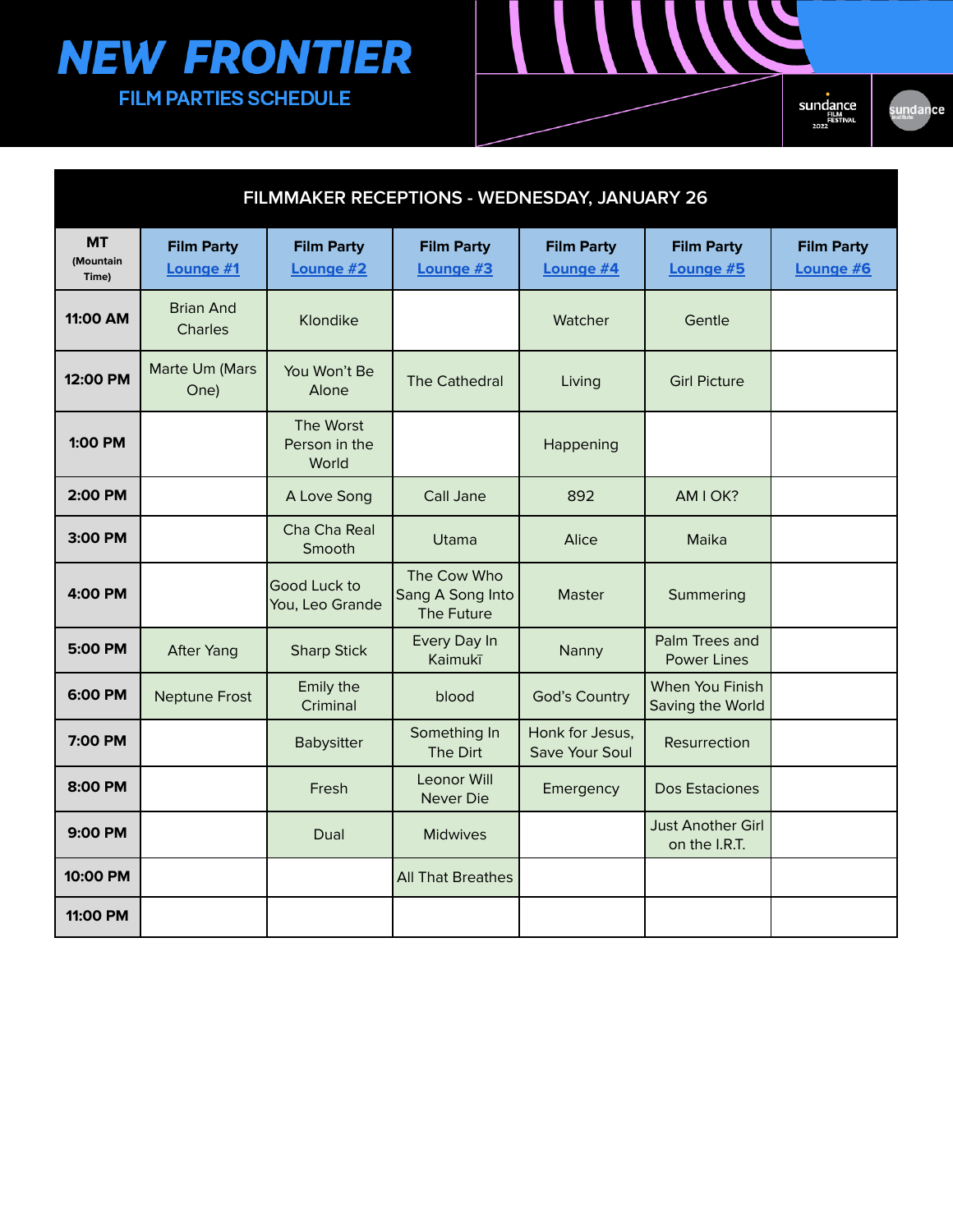

| FILMMAKER RECEPTIONS - THURSDAY, JANUARY 27 |                                                     |                                                              |                                |                                       |                                  |                                |  |
|---------------------------------------------|-----------------------------------------------------|--------------------------------------------------------------|--------------------------------|---------------------------------------|----------------------------------|--------------------------------|--|
| <b>MT</b><br>(Mountain<br>Time)             | <b>Film Party</b><br>Lounge #1                      | <b>Film Party</b><br>Lounge #2                               | <b>Film Party</b><br>Lounge #3 | <b>Film Party</b><br>Lounge #4        | <b>Film Party</b><br>Lounge #5   | <b>Film Party</b><br>Lounge #6 |  |
| 11:00 AM                                    | Speak No Evil                                       | Hatching                                                     | Piggy                          | <b>Sirens</b>                         | Meet Me In The<br>Bathroom       | We Met in Virtual<br>Reality   |  |
| 12:00 PM                                    | <b>Calendar Girls</b>                               | A House Made of<br><b>Splinters</b>                          | Tantura                        | Nothing<br>Compares                   | <b>The Mission</b>               |                                |  |
| 1:00 PM                                     | Three Minutes -<br>A Lengthening                    | My Old School                                                | The Territory                  | Fire Of Love                          | <b>The Princess</b>              |                                |  |
| 2:00 PM                                     | A Last Flight<br>Home                               | 2nd Chance                                                   | Mija                           | jeen-yuhs: A<br>Kanye Trilogy         | <b>Framing Agnes</b>             |                                |  |
| 3:00 PM                                     | Brainwashed:<br>Sex-Camera-Pow<br>er                | <b>DOWNFALL: The</b><br><b>Case Against</b><br><b>Boeing</b> | La Guerra Civil                | <b>RIOTSVILLE, USA</b>                | TIKTOK, Boom.                    |                                |  |
| 4:00 PM                                     | The American<br>Dream & Other<br><b>Fairy Tales</b> | <b>Jihad Rehab</b>                                           | To The End                     | Descendant                            |                                  |                                |  |
| 5:00 PM                                     | The Janes                                           |                                                              | Lucy and Desi                  | Aftershock                            | I Didn't See You<br><b>There</b> |                                |  |
| 6:00 PM                                     | Free Chol Soo<br>Lee                                |                                                              |                                | We Need to Talk<br><b>About Cosby</b> | I Didn't See You<br><b>There</b> |                                |  |
| 7:00 PM                                     | <b>The Exiles</b>                                   |                                                              |                                | <b>Phoenix Rising</b>                 |                                  |                                |  |
| 8:00 PM                                     |                                                     |                                                              |                                |                                       |                                  |                                |  |
| 9:00 PM                                     |                                                     |                                                              |                                |                                       |                                  |                                |  |
| 10:00 PM                                    |                                                     |                                                              |                                |                                       |                                  |                                |  |
| 11:00 PM                                    |                                                     |                                                              |                                |                                       |                                  |                                |  |